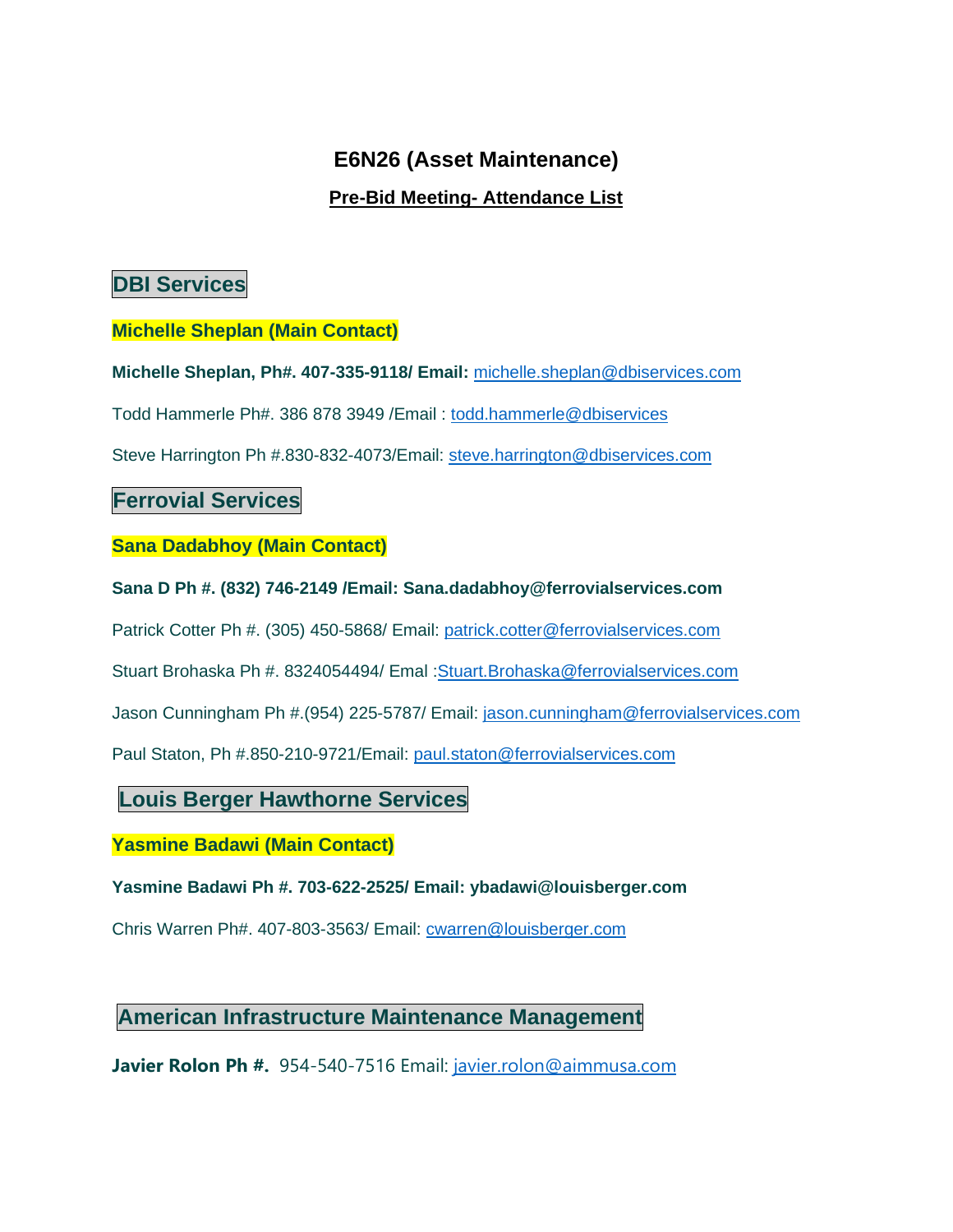# **FDI Services (Florida Drawbridges)**

**Daniel Porter (Main Contact)** 

**Ph#. 954-788-0969 /Email: dporter@floridadrawbridges.com**

Hernan Garcia 954-788-0969

**P&P Contracting, Inc** 

**Jose E. Lopez (Main Contact)** 

**Jose E. Lopez Ph#. 786-259-7534 / Email: Joselopez.ppcontractinginc@yahoo.com**

| <b>FDOT - Main Contact</b>          |                                     |                                                                            |                                    |  |
|-------------------------------------|-------------------------------------|----------------------------------------------------------------------------|------------------------------------|--|
|                                     |                                     |                                                                            |                                    |  |
| <b>Name</b>                         | <b>Department</b>                   | <b>Tittle</b>                                                              | <b>Contact Info.</b>               |  |
| <b>Pablo Orozco</b>                 | <b>Maintenance</b>                  | <b>District Structure</b><br><b>Maintenance Engineer</b><br>(PM) and (TRC) | Pablo.Orozco@dot.state.fl.us       |  |
| <b>Renato Marrero</b>               | <b>Maintenance</b>                  | <b>District Maintenance</b><br><b>Engineer</b>                             | Renato.Marrero@dot.state.fl.us     |  |
| <b>Elizabet Rivera</b>              | <b>Maintenance</b>                  | <b>Asset Maintenance</b>                                                   | Elizabet.rivera@dot.state.fl.us    |  |
| <b>Leonard Salazar</b>              | <b>Maintenance</b>                  | <b>District Deputy</b><br><b>Maintenance Engineer</b><br>(TRC)             | Leonard.Salazar@dot.state.fl.us    |  |
| <b>Andres</b><br><b>Berisiartu</b>  | <b>Maintenance</b>                  | <b>South Dade and</b><br><b>Monroe Resident</b><br><b>Engineer (TRC)</b>   | Andres.Berisiartu@dot.state.fl.us  |  |
| <b>Martha Hevia</b>                 | <b>District</b><br><b>Contracts</b> | <b>Contracts</b><br><b>Supervisor</b>                                      | Martha.Hevia@dot.state.fl.us       |  |
| <b>Lisbetty</b><br><b>Hernandez</b> | <b>District</b><br><b>Contracts</b> | <b>Contract Analyst III</b>                                                | lisbetty.hernandez@dot.state.fl.us |  |